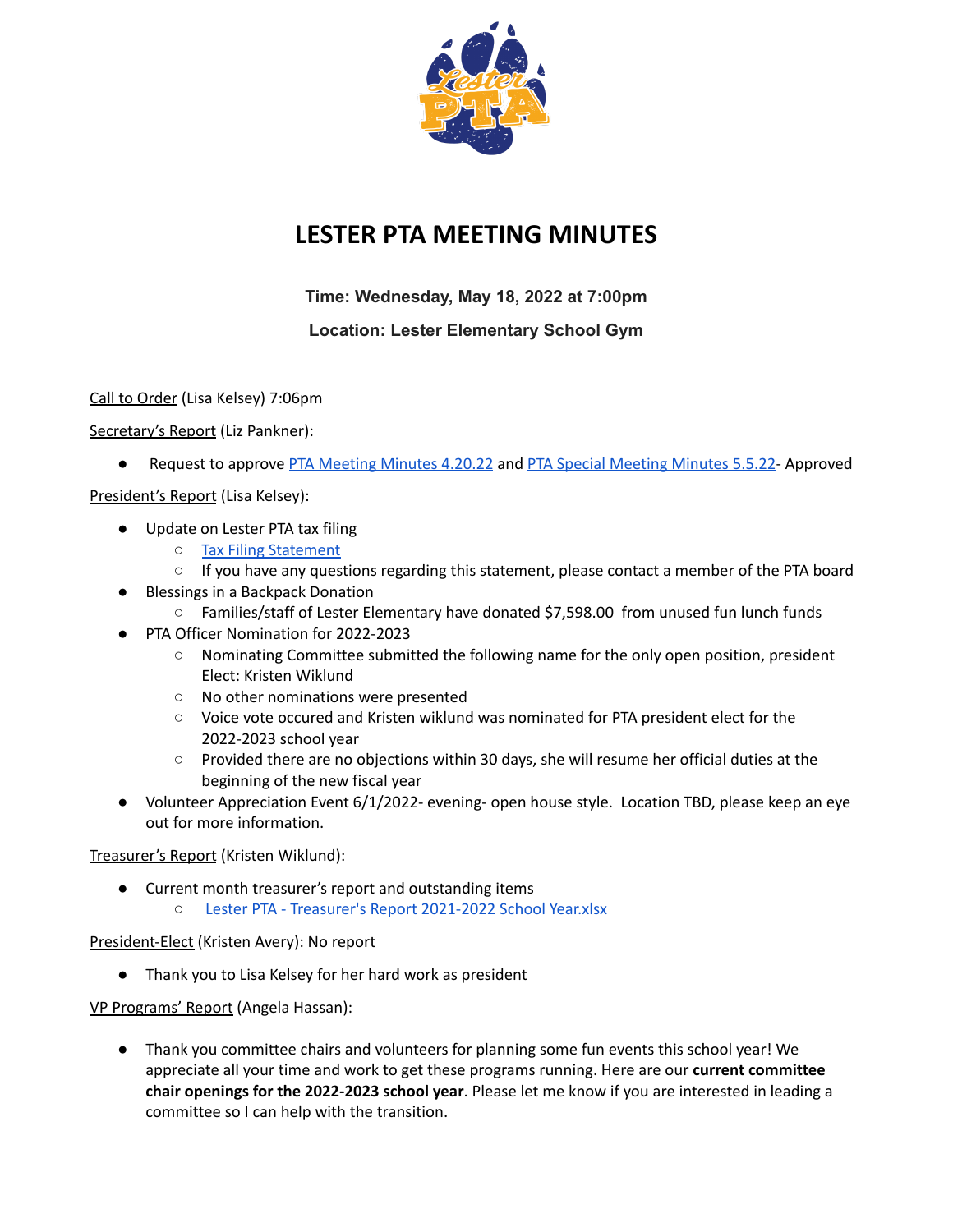

-Expressions Art Show

- -Fall/Spring Book Fair
- -Mother/Son Event- filled by Sara Schad and Angie Erickson- THANK YOU!

VP Fundraising Report (Erin Montana & Julie Jurek):

- We raised \$100 for our Good Friday Eagle fundraiser.
- Next dine out will be Outpost on June 2nd.
- Baskin Robbins Last day of school- June 8th

VP Communications Report (Julia Mazurek & Jennifer Gawel):

- PTA Survey Your Feedback is Requested! Survey extended to **Monday, May 23rd**.
	- Parent Survey: <https://forms.gle/6Fve6XKaZ8czPWxu6>
		- So far we have 40 responses- keep them coming!
	- Teacher/Staff Survey: <https://forms.gle/BgnyxGjmkxUELfXP6>
		- So far we have 5 responses. We'd love more!
		- Especially interested in hearing whether there are things we do that are NOT helpful for staff and teachers
- The feedback you share with us will help guide the PTA for 2022-23 school year! Please be open and honest, your commentary helps the PTA provide programming that will best serve your students.

VP Membership (Sara Schad):

- Directory update
	- No success in getting a membership directory up in running for this year. Memberhub has made an update, and we plan to get it up and running for next year
	- We are able to add a space for families to opt-in to a directory during registration. We hope this will allow for a more complete directory for the community to utilize

Principal's Report (Katie Novosel and Lauri Smith)

- Field Days Thurs. June 2 (K/1 am & ⅘ pm), Friday June 3 (6th am & ⅔ pm)
	- Please send lunch on field day! No hot lunch this year (set for June 6 instead)
	- Volunteer sign up- look in friday newsletter and facebook for link
	- Sunscreen and water
- Last Day of School Wed. June 8 dismissal at 11:30
- 6th Grade Clap out- Wed. June 8 at 11:30
	- Kids will line the halls, parents will line up outside and clap for 6th graders exiting building
- Thank you for Staff Appreciation & Lounge makeover!
- Playground funds- met with Kevin Barto
	- Priority is adding artificial turf to wood chip area, chain link fence, additional climbing area, drainage on east playground swing area (All cost dependant)
	- Hope to get bid in over summer and start work in fall
- Monday, June 6- All School Lunch- no cost to families
- Tuesday, June 7- Matt Willhelm assembly on the blacktop/ Kona ice truck!
- Tuesday, June 7- All school photo (please have your child wear assigned color, if possible)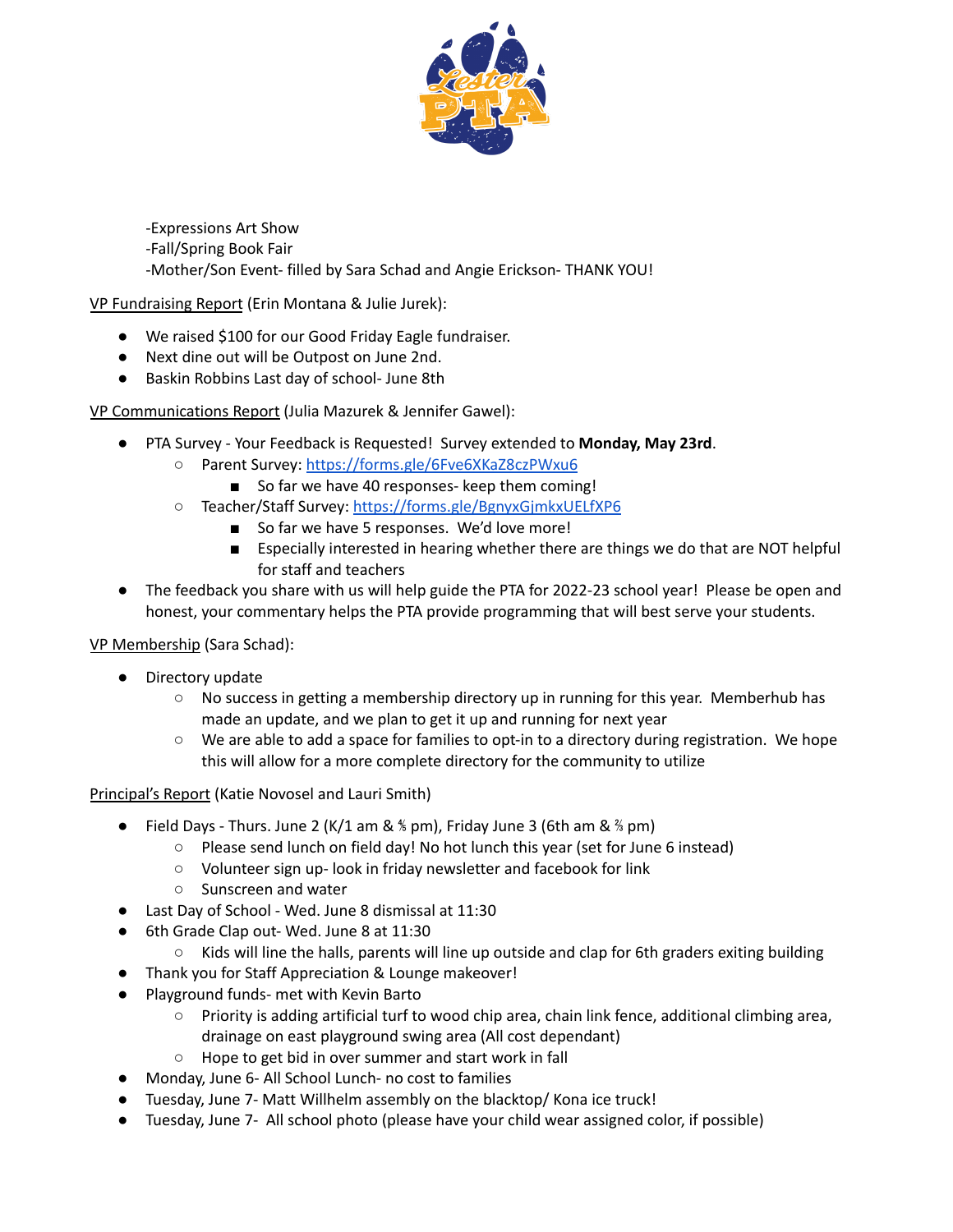

- Red- Kindergarten
- Orange- 1st
- Yellow-2nd
- Green-3rd
- Blue-4th
- Purple-5th
- Black- 6th grade shirts
- Staff Gray

#### Teachers' Report - No Report

#### Committee Reports:

- Family Reading Night (Angela Hassan & Candice Richmond)
	- Thursday, May 26th @6:30PM on the East Blacktop (6th grade side). So excited to share the theme of hot air balloons! It will be a wonderful learning opportunity and a unique experience. There will be a small book to give to each family in attendance as well as a themed bookmark for each student! Even if you'll be late, stop by!
- Field Day (Ainsley Sumlin / Tina Nammari)
	- Thurs and Fri, June 2 & 3 split by grade for the morning or afternoon each day. Ms. Sopron sent out google form to gather volunteers and will assign stations to the volunteers ahead of the day. There will be some new, fun games with lots of new equipment that the PTA is purchasing for field day that can also be used during PE next year. This extra stuff is possible with the reallocation of the roller skating budget to Field Day - Ms. Sopron and the principals are thrilled! This year, instead of providing lunch during Field Day, we are doing an all-school lunch on Monday, June 6 - cheese pizza (with GF option) from Al's pizza, plus some other snacks. Ms. Sopron included this on the volunteer form. Even after all this, we still had budget left, so Ms. Novosel and Ms. Smith are letting us host a Kona Ice truck at the school on Tuesday, June 7 during the assemblies at 9am and 10am. So many fun things for our kids to look forward to during the last few days of school!
	- Were able to use some extra fund for more field day equipment/swag
	- Volunteer form was in lester living last week, but will add to website and FB
- Fit Boys Club (Jen Gawel) we can do this again in the fall, starting to think about beginning of year
- Fit Girls Club- (Candice Richmond)- Excited for this in fall!
- Fun Lunch (Lisa Kelsey & Shannon Deguiulio)- June 1st- for purchase (different than all school hot lunch on June 6th
	- Most likely AL's pizza chicken tender meal
	- Anticipate we will be able to do regular fun lunch next year
- Lester Gardens (Andrea Paris & Julia Salisbury) we have planted some annuals in the pots and barrels near the front of the school; due to the crazy spring weather, we will wait until June for a summer workday
- School Supplies (Jackie Szalanski & Karissa Campione) Order deadline for next year is 6/12/22. Signs going up soon. Spread the word!
- 6th Grade Party- (Jessica Chase & Angelique Stacy)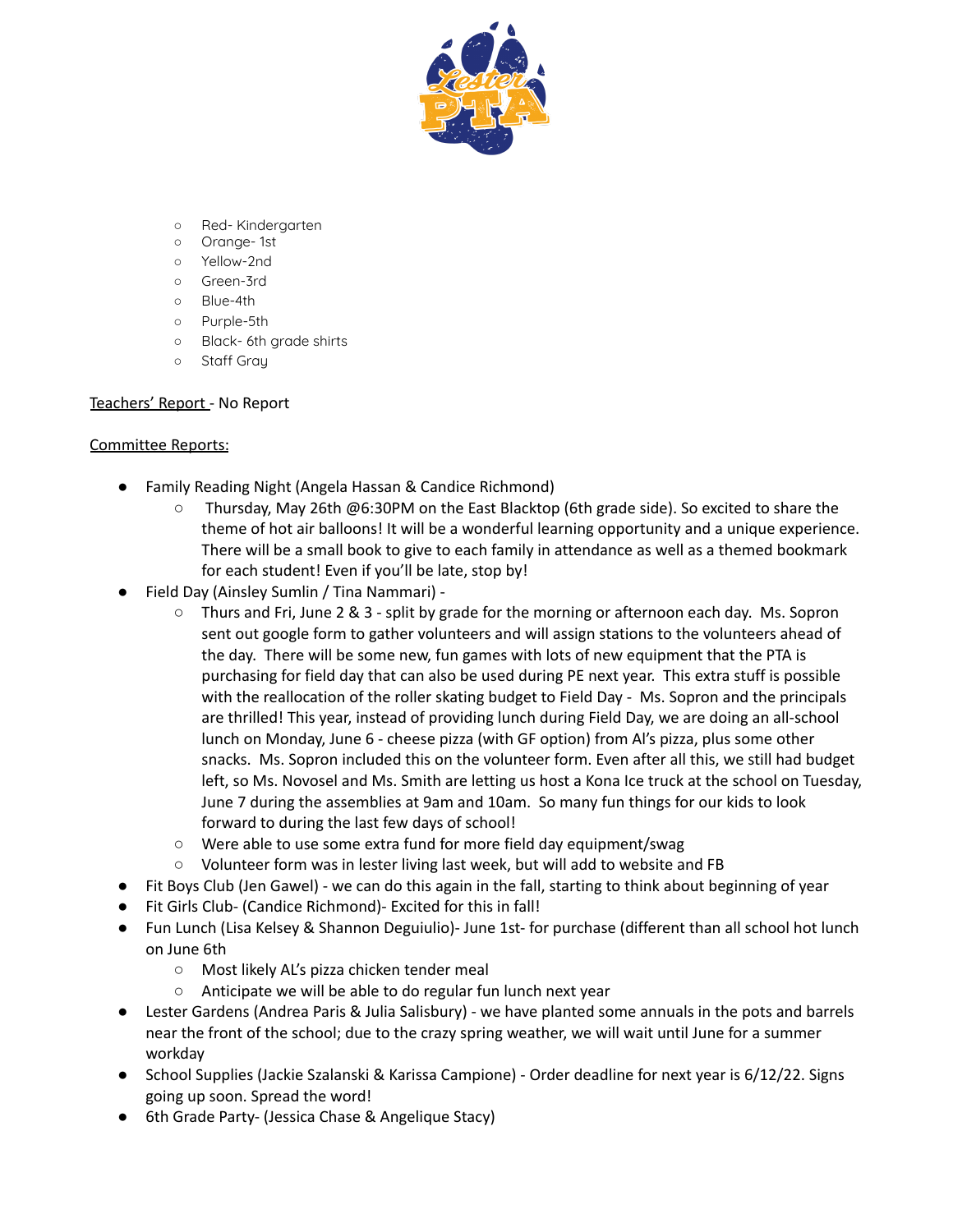

- The 6th grade party is this Friday from 3-5pm in the gym.
- All 6th graders will receive a special tshirt on Thursday to wear to school on Friday
- The party is funded by Lester PTA and is for 6th grade students only
- Summer Math Club (Erik Duda)
	- Summer Math Club will look similar to the way it was run pre-COVID. I will be posting a Google Form for parents to submit. I will then put together the packets and handout the first set of sheets during the last week of school. They can either email me at [erikduda@gmail.com](mailto:erikduda@gmail.com) or I'm sure they can download the sheets themselves, not sure how yet. The student just needs to bring the completed sheet to the library on the appropriate dates to receive their prizes.
		- Math Club prize pickup times:
			- June 20th and 21st
			- July 11th and 12th
			- August 1st, 2nd and 15th
			- 9:30-11:30 am, 5:30-7:30 pm each day
	- We will need some parent volunteers to help out at the library during the sheet check/prize pickup days. The district coordinator will create a SignUp Genius that I will then post.

# Unfinished Business:

- Request to add a budget line item of \$500 for clear plastic bins and misc supplies for the PTA closet organization- Approved
	- Tentatively June 10th
- Request to increase budget for Volunteer and Admin Appreciation by \$500 (for a total of \$1000) to recognize/acknowledge committee chairs that have served the PTA over the past two years - Approved
- Request to shift the budget from One Book One School, in the amount of \$2,000, to Family Reading Night for this year only- Approved
	- One Book, One School funds will not be used this year otherwise
	- Next year, consider increasing the budget for Family Reading Night
- Request to approve \$13, 130.10 for Lester School Wish List Items. Approved
	- Please see link for further detail and price breakdown of items.
	- [Lester Wish List 22-23](https://docs.google.com/document/d/1dKnPpDuXF2FEOmtMeiFLzsCGDc7gj5VMp4UdJZ3Ve7Y/edit?usp=sharing)

# New Business:

- Please review the attached budget proposal for next school year. We will vote on this during the first PTA meeting next year
- [Proposed](https://mail.google.com/mail/u/0?ui=2&ik=974b5aef0e&attid=0.1&permmsgid=msg-f:1733172217635204023&th=180d76f2feb8ebb7&view=att&disp=safe&realattid=f_l3bn5lmb1) 2022-23 Budget vs 2021-22, 2020-21 & 2019-20
	- The following are some of the changes proposed for the new budget